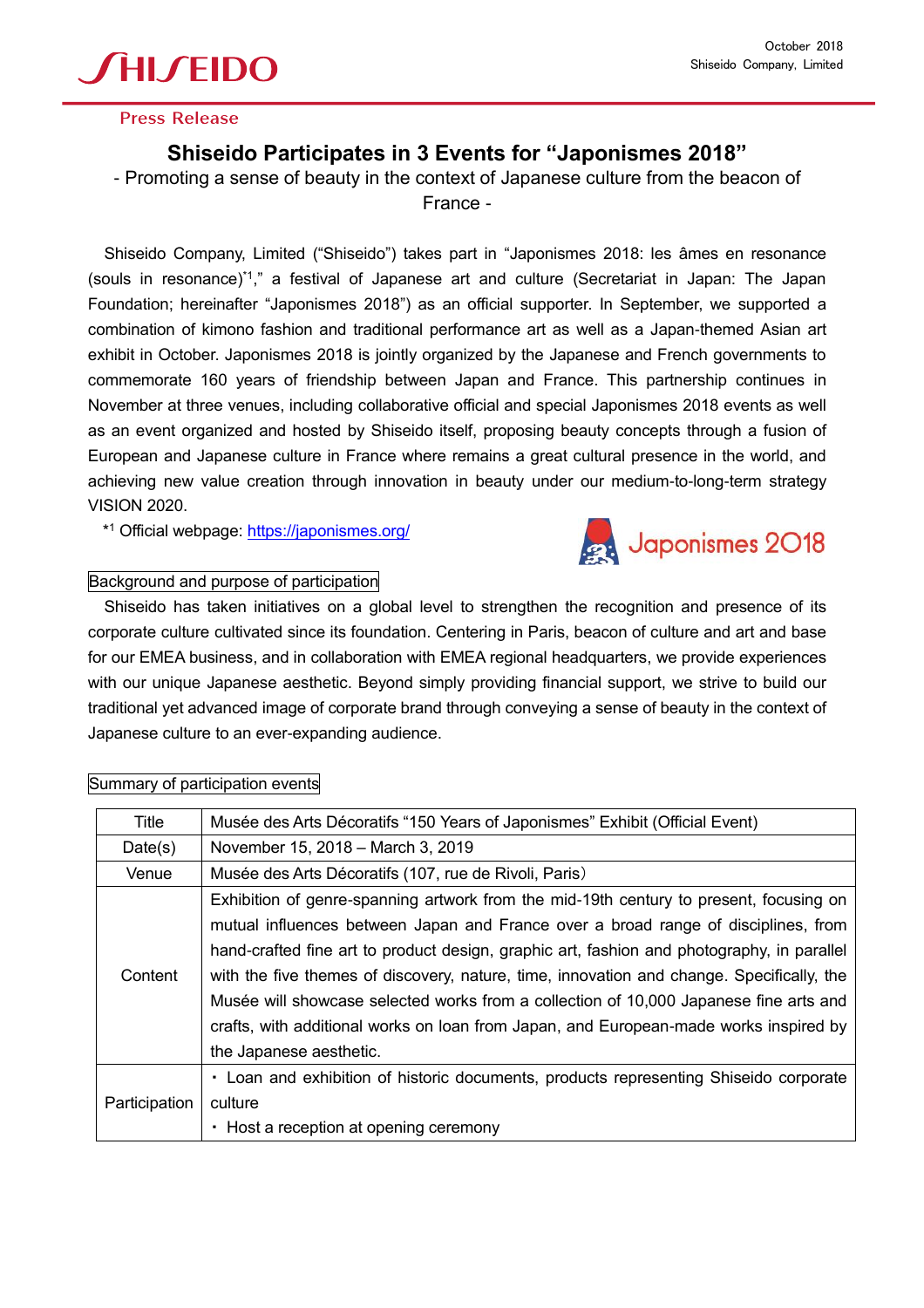

| <b>Title</b>     | Tandem Paris-Tokyo 2018 FUROSHIKI PARIS (Special Event <sup>*2</sup> )                               |                        |                        |  |
|------------------|------------------------------------------------------------------------------------------------------|------------------------|------------------------|--|
|                  | * <sup>2</sup> Joint sponsorship between sister cities, Paris and Tokyo                              |                        |                        |  |
| Date(s)          | November 1 - November 6, 2018<br>(1)                                                                 |                        |                        |  |
|                  | (2) November 2, November 10, November 17, November 24, 2018                                          |                        |                        |  |
| Venue(s)         | $\circled{1}$<br>Hôtel de Ville (front plaza) (Place de l'Hôtel de Ville, Paris)                     |                        |                        |  |
|                  | $\circled{2}$<br>Maison de la Culture du Japon à Paris (101 bis quai Branly, Paris)                  |                        |                        |  |
| Content          | Introduction to <i>furoshiki</i> (wrap cloth), so-called the "world's first eco-bag," as a symbol of |                        |                        |  |
|                  | the high-end designer quality of Japanese culture. Japanese and French artists will                  |                        |                        |  |
|                  | participate in events and exhibitions themed on the "art of furoshiki." At Hôtel de Ville (City      |                        |                        |  |
|                  | Hall), a large-scale <i>furoshiki</i> installation will enshroud the plaza to make a temporary       |                        |                        |  |
|                  | pavilion, while at the Maison de la Culture du Japon à Paris (Japan Cultural Institute in            |                        |                        |  |
|                  | Paris) there will be a workshop to demonstrate the charms and uses of furoshiki designed             |                        |                        |  |
|                  | by Shiseido creator, with an exhibition of 20 original Shiseido designs.                             |                        |                        |  |
| Participation    | Original Shiseido furoshiki designs, and participatory workshop                                      |                        |                        |  |
| Exhibited<br>Art |                                                                                                      |                        |                        |  |
|                  | 「Kasane」/                                                                                            | 「NichifutsuWagoMoyou」/ | 「Tsubaki no Mizuhiki」/ |  |
|                  | Kaori Kondo                                                                                          | Asako Hase             | Midori Matsuishi       |  |

| Title   | SHISEIDO JAPANESE BEAUTY STATION (Sponsorship Event <sup>3</sup> )                                |  |  |
|---------|---------------------------------------------------------------------------------------------------|--|--|
|         | *3 Event organized by Brand SHISEIDO, which is in the process of approval as Associate            |  |  |
|         | Event                                                                                             |  |  |
| Date(s) | November 22 - December 2, 2018                                                                    |  |  |
| Venue   | Le Marais (18 rue de Turenne, Paris)                                                              |  |  |
| Content | Celebrating over 80 years of Hanatsubaki, a corporate culture magazine of Shiseido. An            |  |  |
|         | introduction to the evolution of beauty, fashion and culture in Japan richly reflected in visuals |  |  |
|         | spanning the moods and styles of each decade. The venue will feature exhibits such as a           |  |  |
|         | wall mural of <i>Hanatsubaki</i> covers to date, a specially composed digital edition, plus a     |  |  |
|         | workshop in connection with "Gokan de Kanjiru Nippon no Bi" ("The Beauty of Japan                 |  |  |
|         | Through Five Senses") — an event where visitors can experience Shiseido and the aesthetic         |  |  |
|         | sense of Japan in three dimensions.                                                               |  |  |